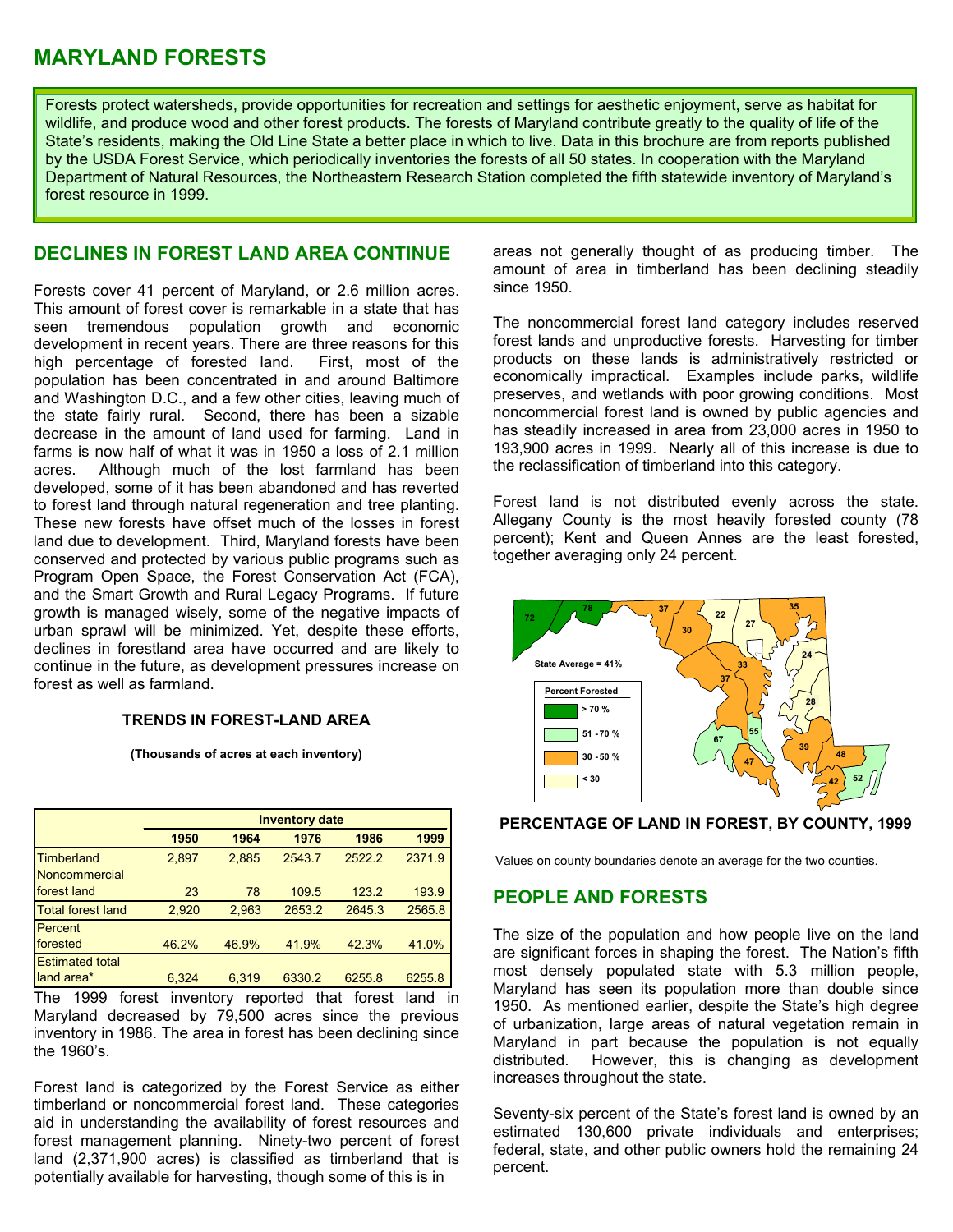

Wildlife biologists have discovered that breaking up large tracts of continuous forest into many smaller patches to accommodate roads, housing construction, and other development activities has a detrimental effect on many species of birds and other wildlife. In Maryland, the number of landowners who hold fewer than 10 acres of timberland increased by 62 percent from 1977 to 1999. These small holdings account for 11 percent of the State's private timberland. Unlike owners of large tracts, owners of small woodlots are less likely to manage their forests or allow access to their land for activities such as hunting and fishing.

# **FORESTS ARE MATURING WITH FEWER STANDS OF YOUNG TREES**

Timberland is classified by the size of the trees growing on it. In Maryland, stands in which most of the stocking is in large trees suitable for sawlogs have increased in acreage since the last forest inventory of the State. These stands, which today grow on two-thirds of the timberland have many attributes that benefit wildlife: an understory with herbaceous plants and shrubs that provides food and cover, bole cavities and bark flaps for nesting and feeding sites, respectively, and large, dead trees, both standing and on the forest floor. Also, people enjoy activities such as hiking and camping in stands dominated by large trees because they find them attractive and aesthetically pleasing. Such benefits from these stands should increase as they continue to mature.

In Maryland, about 20 percent of the forest stands are of poletimber size. Trees in these stands are not sufficiently mature to produce large amounts of nuts and seeds, and often form dense overstories that inhibit the growth of understory vegetation.

Stands classified as sapling-seedling and nonstocked decreased from 20 percent of timberland in 1976 to 12 percent in 1999. Typically found in such stands are early successional, pioneer tree species as well as a variety of herbaceous and shrub plants that need full sunlight to survive. These stands provide unique nesting and feeding opportunities for wildlife. Besides offering diverse habitat for wildlife and providing a steady flow of wood products, forests that contain all stand-size classes might be more resistant to devastating outbreaks of insects and diseases.

#### **OWNERSHIP OF FOREST LAND IN MARYLAND FIMBERLAND AREA BY STAND-SIZE CLASS AND PERCENT OF TOTAL BY INVENTORY YEAR**



### **THE VOLUME OF TREES HAS INCREASED**

Maryland's forests now contain more large trees with increased volume. Foresters calculate the volume in the boles of trees between a 1-foot stump and a 4-inch top diameter in terms of cubic feet of wood. Average tree volume per acre increased from 964 cubic feet in 1950 to 2,194 cubic feet in 1999. During the most recent inventory period, growing-stock volume increased by 7 percent, with the portion suitable for sawlogs increasing by 14 percent to 16.2 billion board feet. Also during this period, the average number of trees per acre that are 5 inches or more in diameter (at 4 1/2 feet above the ground) has remained unchanged at 159, though average diameter has increased from 9.3 to 9.6 inches.

#### **AVERAGE VOLUME PER ACRE**



# **YELLOW-POPLAR TREES LEAD IN VOLUME**

Maryland's forests contain a rich mix of species. The 1999 inventory identified 94 tree species, though many of these are uncommon. The 12 most common species and species groups account for 88 percent of total cubic-foot volume. Yellow-poplar leads in volume followed closely by red maple.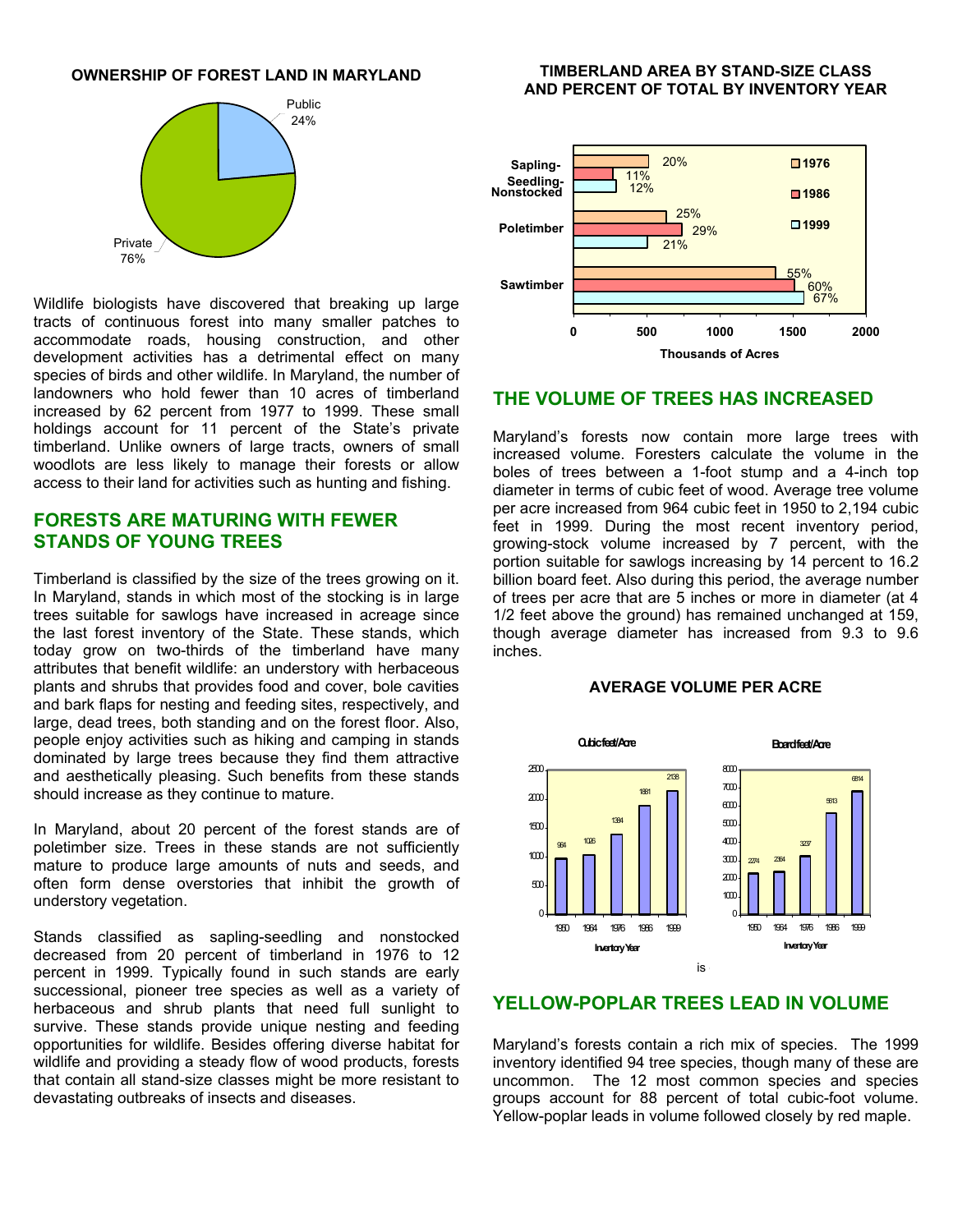



# **FOREST COMPOSITION IS CHANGING**

Combined oak species represent 28 percent of total volume, down from 45 percent in 1950. The portion of total volume in red maple increased from 8 to 13 percent from 1950 to 1999. The decrease in the proportion of oak has been attributed to many factors, among them; the high mortality of oak species following gypsy moth infestations, deficits in oak reproduction due to deer browsing, and selective harvests of oak over other species.

#### **Change in Forest Composition**



# **GROWTH EXCEEDS REMOVALS**

During the last 50 years in Maryland, the growth of trees has outpaced removals by a wide margin. The most recent inventory revealed that since 1986, on an annual basis, the net growth of trees averaged 108 million cubic feet while removals averaged 82.7 million cubic feet. This surplus of growth has meant an annual net increase of 0.2 percent in the volume of wood on the State's timberland. Sixty-three percent of removals are attributed to harvesting; 28 percent is attributed to volume on timberland reclassified to noncommercial forest land, and 9 percent to the volume of wood on timberland converted to nonforest uses. Oaks accounted for 36 percent of the total volume removed.

Fire, wind, insects, and diseases are among the factors that contribute to tree mortality. In Maryland, average annual mortality was 36.5 million cubic feet or 0.7 percent of the inventory volume. This rate is similar to those for neighboring states and is considered normal. Today, on average, there are 15 standing dead trees per acre of timberland; 80 percent of these are 5 to 12 inches in diameter.

### **COMPONENTS OF VOLUME CHANGE, 1987-99**



# **FOREST HEALTH**

The USDA Forest Service's Forest Health Monitoring (FHM) Program looks at a wide set of indicators that reflect forest conditions. One of these measures is crown dieback, or the percentage of branch tips that are dead. Dieback can be a sign that the tree is being attacked by an insect or disease, or has other health problems. Also, as trees grow and stands become more crowded, the weaker, less competitive trees experience dieback. Fortunately, few forest trees in Maryland had a significant amount of crown dieback: 97 percent had little (1 to 5 percent) or no dieback and only 0.4 percent had dieback greater than 20 percent. Differences in dieback among species might indicate differences in tree vigor, though some variation should be expected among species with different growth characteristics. Over time, observations of dieback and similar attributes will allow FHM researchers to identify trends and better evaluate forest conditions in Maryland and elsewhere.

#### 51 67 75 80 84 88 75 42 33 20 19 14  $\overline{9}$  $\overline{22}$ 0% 20% 40% 60% 80% 100% Red oaks White oaks Red maple Yellow-poplar Sweetgum Loblolly pine All Species **Percent of trees by dieback class**  $\blacksquare$  No Dieback  $\blacksquare$  1-5%  $\blacksquare$  6-20%  $\blacksquare$  >20% 3.0  $\Omega$

#### **DIEBACK OF TREES MEASURE, 1996-99**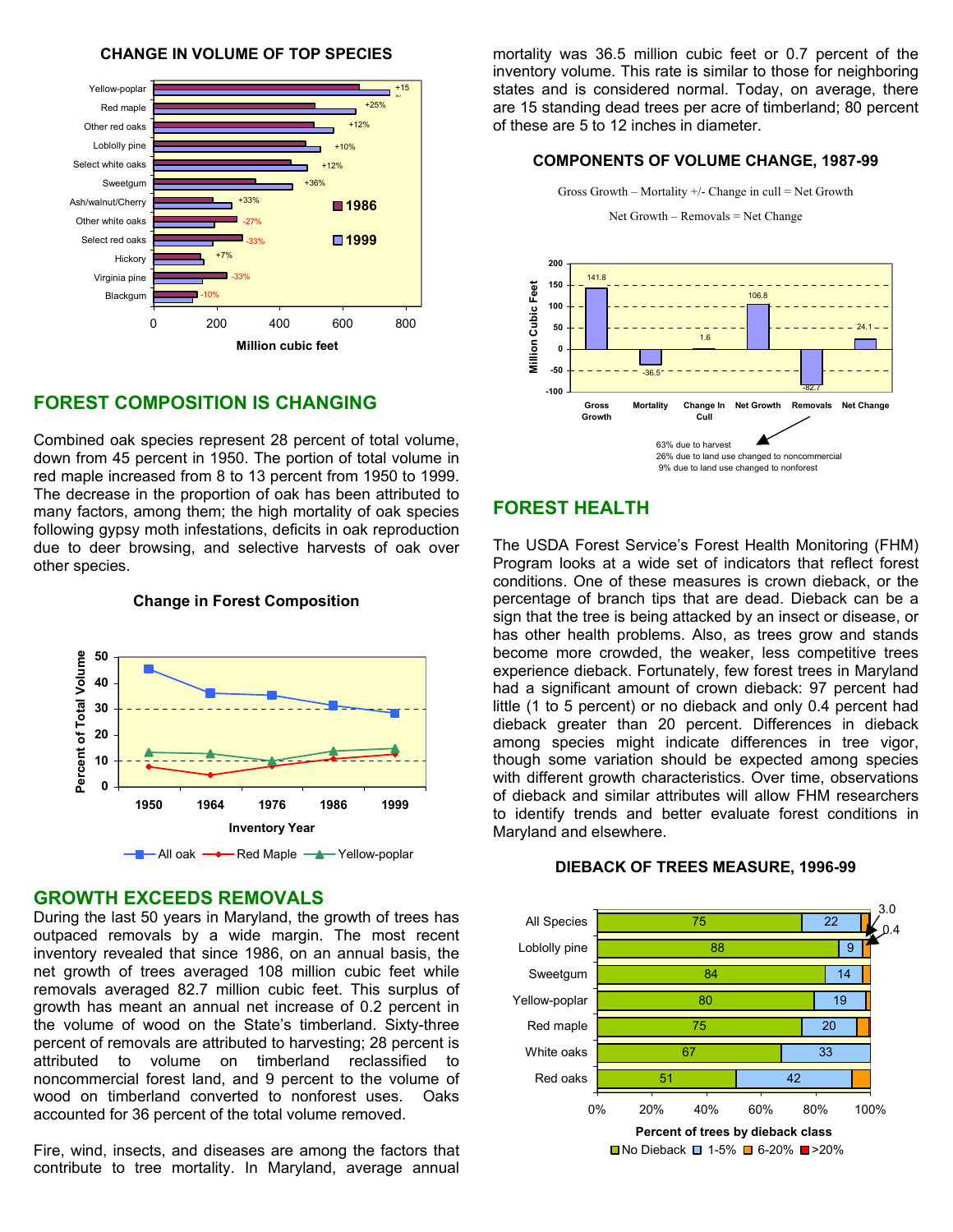# **CONCERNS AND OBSERVATIONS**

The period from 1950 to the present has been remarkable for the wide-scale growth of Maryland's forests and for the amount of land that has remained in forest despite increasing economic development. The State's forests are maturing, as shown by the increases in stand size and volume of trees per acre. Overall evaluations of forest conditions show that the health of Maryland's forests is good despite concerns related to introduced forest insect pests such as gypsy moth and invasive, exotic plants such as Norway maple and tree-ofheaven (Ailanthus).

Forest values often are difficult to discern and the adverse effects of degradation are seldom immediately evident. As the dynamics of forests are better understood, the importance of Maryland's forests to its inhabitants will only increase. The challenge for the future is to protect this valuable forest resource from the pressures of a growing population and from introduced pests and diseases, and invasive plants, while ensuring the continued delivery of the many good and services that Maryland residents have come to expect from the State's forest land.